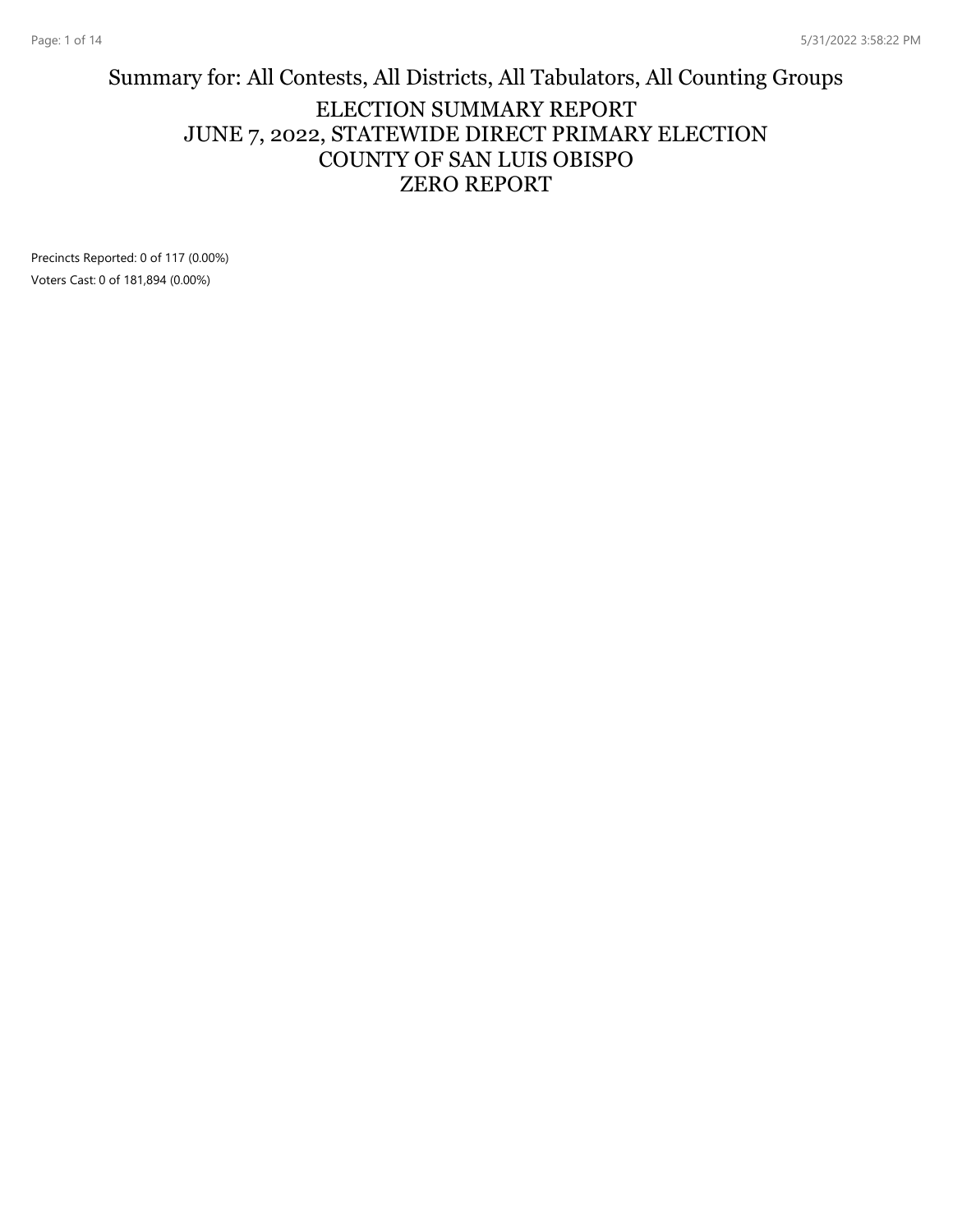## **Governor (Vote for 1)**

|                                       |          | Polling          | Vote by Mail     | Total               |       |
|---------------------------------------|----------|------------------|------------------|---------------------|-------|
| <b>Times Cast</b>                     |          | 0                | 0                | 0 / 181,894         | 0.00% |
| Undervotes                            |          | $\mathbf 0$      | $\mathbf 0$      | $\pmb{0}$           |       |
| Overvotes                             |          | $\mathbf 0$      | 0                | 0                   |       |
| Candidate                             |          | Polling          | Vote by Mail     | Total               |       |
| MICHAEL SHELLENBERGER                 |          | 0                | 0                | 0                   |       |
| FREDERIC C. SCHULTZ                   |          | $\mathbf 0$      | $\mathbf 0$      | 0                   |       |
| WOODROW "WOODY"<br><b>SANDERS III</b> |          | 0                | 0                | $\boldsymbol{0}$    |       |
| <b>REINETTE SENUM</b>                 |          | $\mathbf 0$      | $\boldsymbol{0}$ | 0                   |       |
| LONNIE SORTOR                         |          | $\mathbf 0$      | $\mathbf 0$      | $\mathsf{O}\xspace$ |       |
| ARMANDO "MANDO"<br>PEREZ-SERRATO      |          | 0                | 0                | 0                   |       |
| JAMES G. HANINK                       |          | $\mathbf 0$      | $\boldsymbol{0}$ | $\pmb{0}$           |       |
| <b>SHAWN COLLINS</b>                  |          | $\mathbf 0$      | $\mathbf 0$      | 0                   |       |
| <b>HEATHER COLLINS</b>                |          | $\mathbf 0$      | 0                | $\pmb{0}$           |       |
| <b>ANTHONY "TONY" FANARA</b>          |          | $\mathbf 0$      | $\mathbf 0$      | $\boldsymbol{0}$    |       |
| <b>SERGE FIANKAN</b>                  |          | $\mathbf 0$      | $\boldsymbol{0}$ | $\pmb{0}$           |       |
| <b>LUIS JAVIER RODRIGUEZ</b>          |          | $\mathbf 0$      | $\mathbf 0$      | 0                   |       |
| LEO S. ZACKY                          |          | $\mathbf 0$      | $\mathbf 0$      | 0                   |       |
| <b>BRADLEY ZINK</b>                   |          | $\mathbf 0$      | $\mathbf 0$      | 0                   |       |
| JENNY RAE LE ROUX                     |          | $\mathbf 0$      | $\mathbf 0$      | 0                   |       |
| DAVID LOZANO                          |          | $\mathbf 0$      | $\mathbf 0$      | $\pmb{0}$           |       |
| RONALD A. ANDERSON                    |          | $\mathbf 0$      | $\mathbf 0$      | $\pmb{0}$           |       |
| <b>GAVIN NEWSOM</b>                   |          | $\mathbf 0$      | 0                | $\pmb{0}$           |       |
| ROBERT C. NEWMAN II                   |          | $\mathbf 0$      | $\mathbf 0$      | $\boldsymbol{0}$    |       |
| <b>BRIAN DAHLE</b>                    |          | $\mathbf 0$      | $\boldsymbol{0}$ | $\pmb{0}$           |       |
| <b>JOEL VENTRESCA</b>                 |          | $\mathbf 0$      | $\mathbf 0$      | 0                   |       |
| <b>MAJOR WILLIAMS</b>                 |          | $\mathbf 0$      | 0                | 0                   |       |
| <b>RON JONES</b>                      |          | $\mathbf 0$      | $\mathbf 0$      | 0                   |       |
| <b>ANTHONY TRIMINO</b>                |          | $\mathbf 0$      | $\mathbf 0$      | 0                   |       |
| DANIEL R. MERCURI                     |          | $\mathbf 0$      | $\pmb{0}$        | $\mathbf 0$         |       |
| <b>CRISTIAN RAUL MORALES</b>          |          | $\boldsymbol{0}$ | $\boldsymbol{0}$ | $\boldsymbol{0}$    |       |
| <b>Total Votes</b>                    |          | $\boldsymbol{0}$ | $\boldsymbol{0}$ | $\mathbf 0$         |       |
|                                       |          | Polling          | Vote by Mail     | Total               |       |
| <b>GURINDER BHANGOO</b>               | WRITE-IN | $\pmb{0}$        | $\boldsymbol{0}$ | 0                   |       |
| JEFF SCOTT                            | WRITE-IN | $\pmb{0}$        | $\pmb{0}$        | $\mathbf 0$         |       |
| Unresolved Write-In                   |          | $\boldsymbol{0}$ | $\mathbf 0$      | $\boldsymbol{0}$    |       |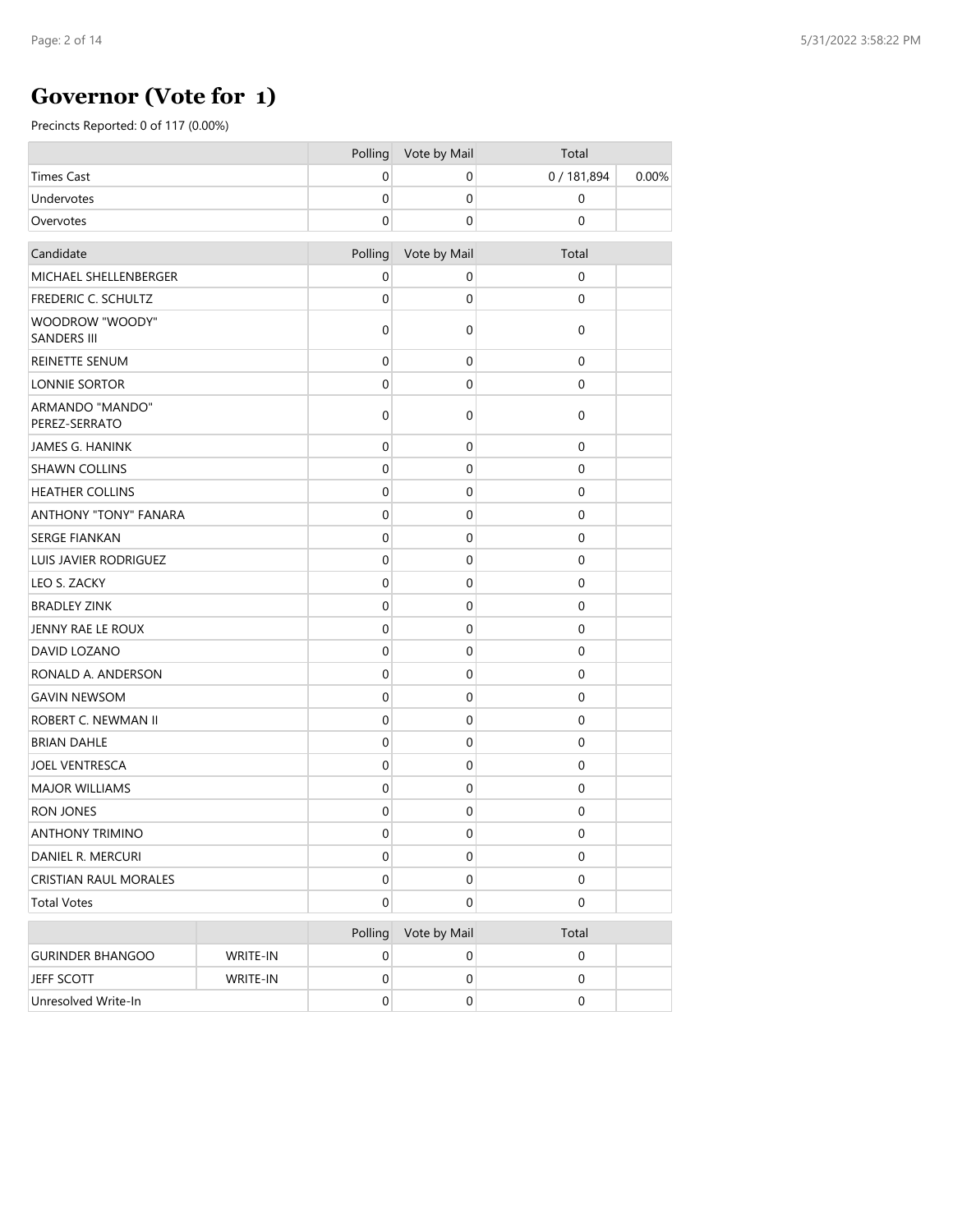## **Lieutenant Governor (Vote for 1)**

Precincts Reported: 0 of 117 (0.00%)

|                                               |                 | Polling      | Vote by Mail | Total     |       |
|-----------------------------------------------|-----------------|--------------|--------------|-----------|-------|
| <b>Times Cast</b>                             |                 | $\mathbf 0$  | 0            | 0/181,894 | 0.00% |
| Undervotes                                    |                 | $\Omega$     | $\mathbf{0}$ | $\Omega$  |       |
| Overvotes                                     |                 | $\mathbf 0$  | 0            | 0         |       |
| Candidate                                     |                 | Polling      | Vote by Mail | Total     |       |
| <b>CLINT W. SAUNDERS</b>                      |                 | 0            | 0            | 0         |       |
| <b>WILLIAM CAVETT "SKEE"</b><br><b>SAACKE</b> |                 | $\Omega$     | $\mathbf 0$  | 0         |       |
| <b>DAVID HILLBERG</b>                         |                 | 0            | $\mathbf 0$  | 0         |       |
| ANGELA E. UNDERWOOD<br><b>JACOBS</b>          |                 | $\mathbf 0$  | $\mathbf 0$  | 0         |       |
| <b>DAVID FENNELL</b>                          |                 | $\mathbf 0$  | $\mathbf 0$  | 0         |       |
| ELENI KOUNALAKIS                              |                 | $\Omega$     | $\mathbf 0$  | 0         |       |
| <b>MOHAMMAD ARIF</b>                          |                 | $\Omega$     | $\mathbf 0$  | 0         |       |
| <b>JEFFREY HIGHBEAR</b><br><b>MORGAN</b>      |                 | $\Omega$     | $\mathbf 0$  | 0         |       |
| <b>Total Votes</b>                            |                 | $\mathbf{0}$ | $\mathbf 0$  | 0         |       |
|                                               |                 | Polling      | Vote by Mail | Total     |       |
| JAMES ORLANDO OGLE                            | <b>WRITE-IN</b> | $\mathbf 0$  | 0            | 0         |       |
| Unresolved Write-In                           |                 | $\mathbf 0$  | $\mathbf 0$  | 0         |       |

## **Secretary of State (Vote for 1)**

|                        |          | Polling     | Vote by Mail | Total       |       |
|------------------------|----------|-------------|--------------|-------------|-------|
| <b>Times Cast</b>      |          | 0           | 0            | 0/181,894   | 0.00% |
| Undervotes             |          | $\mathbf 0$ | 0            | 0           |       |
| Overvotes              |          | 0           | 0            | 0           |       |
| Candidate              |          | Polling     | Vote by Mail | Total       |       |
| JAMES "JW" PAINE       |          | 0           | 0            | $\mathbf 0$ |       |
| RACHEL HAMM            |          | $\Omega$    | 0            | $\Omega$    |       |
| MATTHEW D. CINQUANTA   |          | 0           | 0            | 0           |       |
| RAUL RODRIGUEZ JR.     |          | $\mathbf 0$ | 0            | 0           |       |
| <b>GARY N. BLENNER</b> |          | $\mathbf 0$ | 0            | $\mathbf 0$ |       |
| ROB BERNOSKY           |          | $\Omega$    | 0            | $\Omega$    |       |
| SHIRLEY N. WEBER       |          | 0           | 0            | $\Omega$    |       |
| <b>Total Votes</b>     |          | $\mathbf 0$ | 0            | 0           |       |
|                        |          | Polling     | Vote by Mail | Total       |       |
| DESMOND A SILVEIRA     | WRITE-IN | $\Omega$    | 0            | $\Omega$    |       |
| Unresolved Write-In    |          | 0           | 0            | 0           |       |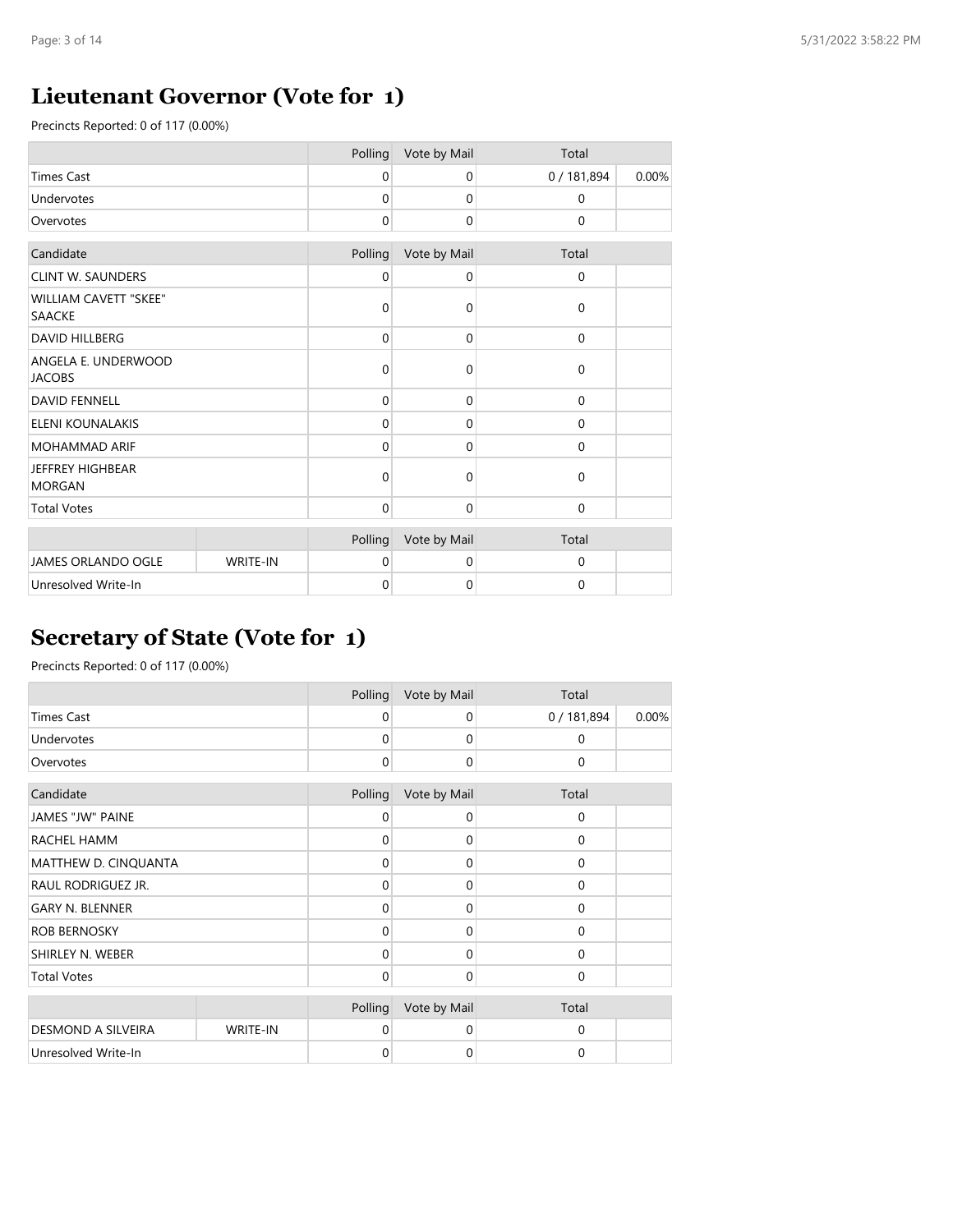### **Controller (Vote for 1)**

Precincts Reported: 0 of 117 (0.00%)

|                     | Polling     | Vote by Mail | Total       |       |
|---------------------|-------------|--------------|-------------|-------|
| <b>Times Cast</b>   | $\mathbf 0$ | 0            | 0/181,894   | 0.00% |
| Undervotes          | $\Omega$    | $\mathbf 0$  | 0           |       |
| Overvotes           | 0           | 0            | 0           |       |
| Candidate           | Polling     | Vote by Mail | Total       |       |
| <b>LANHEE CHEN</b>  | 0           | 0            | $\mathbf 0$ |       |
| MALIA M. COHEN      | $\Omega$    | $\Omega$     | $\mathbf 0$ |       |
| <b>STEVE GLAZER</b> | $\Omega$    | $\mathbf 0$  | $\mathbf 0$ |       |
| <b>RON GALPERIN</b> | $\Omega$    | $\Omega$     | $\mathbf 0$ |       |
| YVONNE YIU          | $\Omega$    | $\mathbf 0$  | $\Omega$    |       |
| <b>LAURA WELLS</b>  | $\Omega$    | $\Omega$     | $\mathbf 0$ |       |
| <b>Total Votes</b>  | 0           | 0            | $\mathbf 0$ |       |
|                     | Polling     | Vote by Mail | Total       |       |
| Unresolved Write-In | 0           | $\mathbf 0$  | $\mathbf 0$ |       |

# **Treasurer (Vote for 1)**

|                      | Polling     | Vote by Mail | Total       |       |
|----------------------|-------------|--------------|-------------|-------|
| <b>Times Cast</b>    | $\Omega$    | 0            | 0/181,894   | 0.00% |
| Undervotes           | $\Omega$    | 0            | 0           |       |
| Overvotes            | $\mathbf 0$ | 0            | $\mathbf 0$ |       |
| Candidate            | Polling     | Vote by Mail | Total       |       |
| JACK M. GUERRERO     | $\Omega$    | 0            | $\Omega$    |       |
| <b>MEGHANN ADAMS</b> | $\Omega$    | ი            | $\Omega$    |       |
| <b>ANDREW DO</b>     | $\Omega$    | 0            | $\Omega$    |       |
| <b>FIONA MA</b>      | $\Omega$    | 0            | $\Omega$    |       |
| <b>Total Votes</b>   | $\Omega$    | 0            | $\Omega$    |       |
|                      | Polling     | Vote by Mail | Total       |       |
| Unresolved Write-In  | 0           | 0            | 0           |       |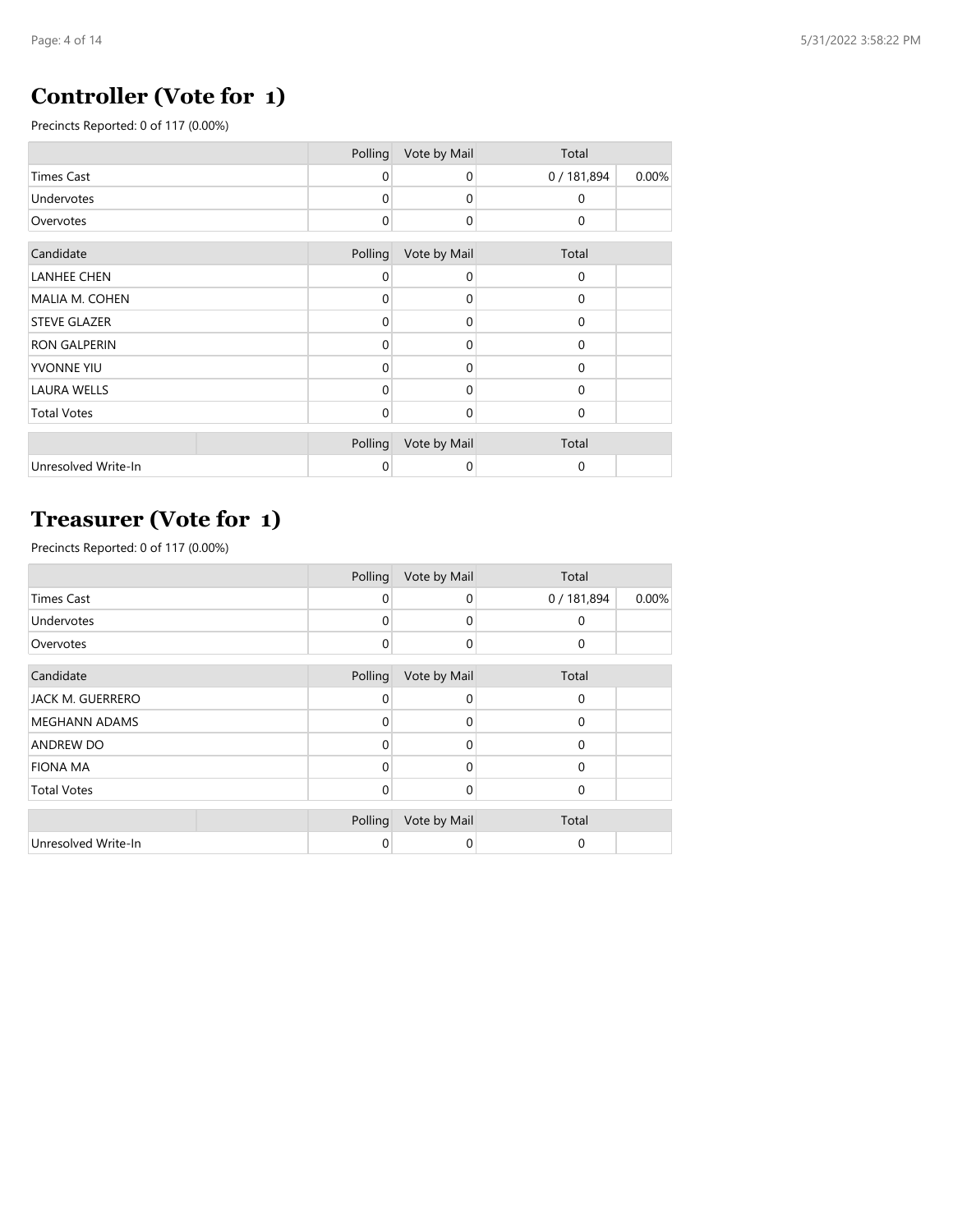# **Attorney General (Vote for 1)**

Precincts Reported: 0 of 117 (0.00%)

|                            | Polling  | Vote by Mail | Total       |       |
|----------------------------|----------|--------------|-------------|-------|
| <b>Times Cast</b>          | 0        | $\mathbf 0$  | 0/181,894   | 0.00% |
| Undervotes                 | $\Omega$ | $\Omega$     | $\Omega$    |       |
| Overvotes                  | $\Omega$ | $\Omega$     | $\Omega$    |       |
|                            |          |              |             |       |
| Candidate                  | Polling  | Vote by Mail | Total       |       |
| <b>ANNE MARIE SCHUBERT</b> | 0        | $\Omega$     | 0           |       |
| NATHAN HOCHMAN             | $\Omega$ | $\Omega$     | $\Omega$    |       |
| <b>DAN KAPELOVITZ</b>      | $\Omega$ | $\Omega$     | $\Omega$    |       |
| <b>ROB BONTA</b>           | $\Omega$ | $\Omega$     | $\mathbf 0$ |       |
| <b>ERIC EARLY</b>          | $\Omega$ | $\Omega$     | $\Omega$    |       |
| <b>Total Votes</b>         | $\Omega$ | $\Omega$     | $\Omega$    |       |
|                            |          |              |             |       |
|                            | Polling  | Vote by Mail | Total       |       |
| Unresolved Write-In        | $\Omega$ | $\Omega$     | 0           |       |

## **Insurance Commissioner (Vote for 1)**

|                         | Polling     | Vote by Mail | Total       |       |
|-------------------------|-------------|--------------|-------------|-------|
| <b>Times Cast</b>       | $\mathbf 0$ | 0            | 0/181,894   | 0.00% |
| <b>Undervotes</b>       | $\Omega$    | 0            | 0           |       |
| Overvotes               | $\mathbf 0$ | $\mathbf 0$  | 0           |       |
| Candidate               | Polling     | Vote by Mail | Total       |       |
| <b>NATHALIE HRIZI</b>   | 0           | 0            | 0           |       |
| ROBERT HOWELL           | $\Omega$    | 0            | $\Omega$    |       |
| <b>GREG CONLON</b>      | $\Omega$    | $\Omega$     | $\Omega$    |       |
| <b>VERONIKA FIMBRES</b> | $\Omega$    | 0            | 0           |       |
| RICARDO LARA            | $\mathbf 0$ | 0            | 0           |       |
| <b>MARC LEVINE</b>      | $\mathbf 0$ | 0            | $\mathbf 0$ |       |
| VINSON EUGENE ALLEN     | $\mathbf 0$ | 0            | $\mathbf 0$ |       |
| JASPER "JAY" JACKSON    | $\Omega$    | 0            | 0           |       |
| ROBERT J. MOLNAR        | $\mathbf 0$ | 0            | 0           |       |
| <b>Total Votes</b>      | $\Omega$    | 0            | 0           |       |
|                         | Polling     | Vote by Mail | Total       |       |
| Unresolved Write-In     | 0           | 0            | 0           |       |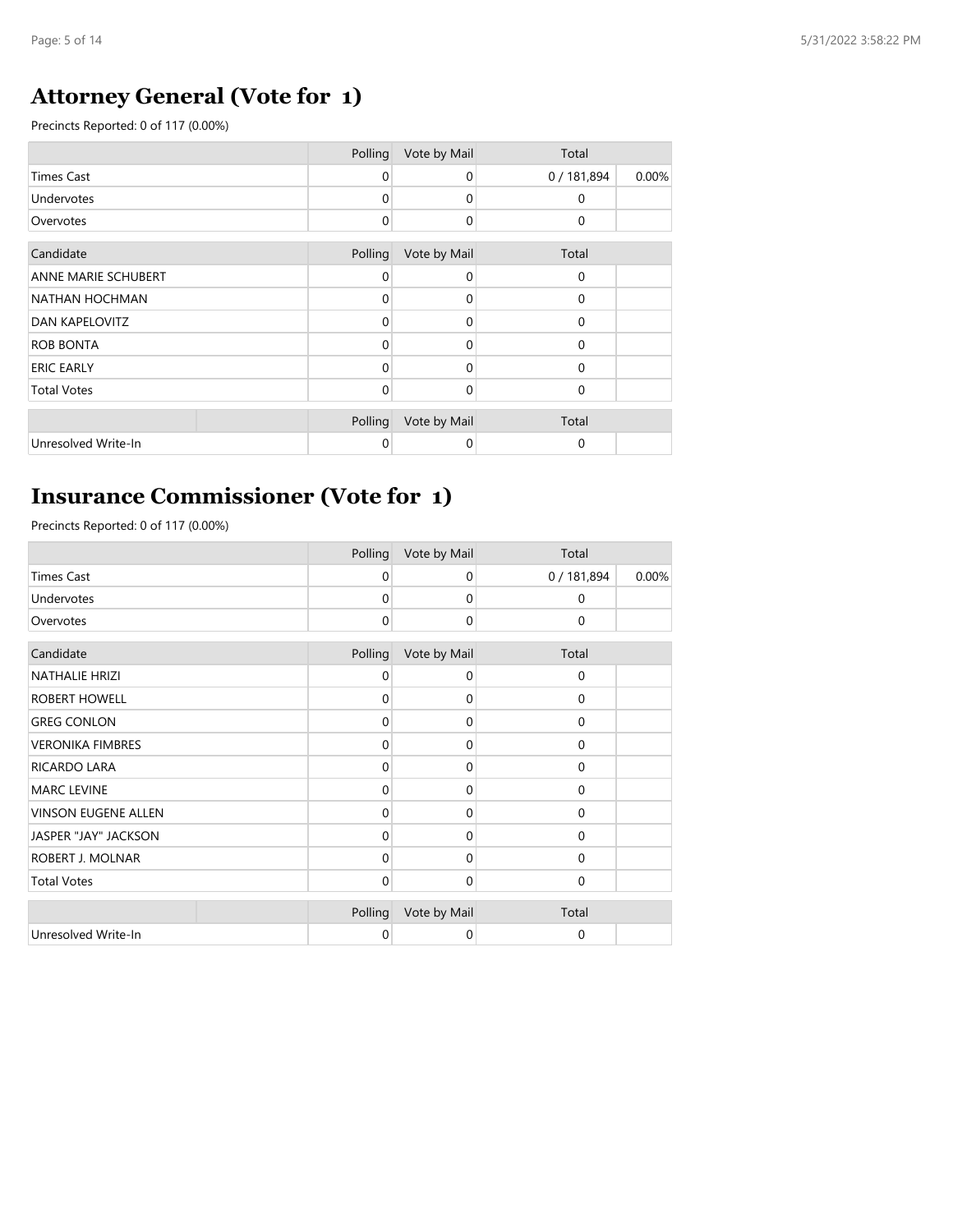# **Member, State Board of Equalization 2nd District (Vote for 1)**

|                     | Polling     | Vote by Mail | Total     |       |
|---------------------|-------------|--------------|-----------|-------|
| <b>Times Cast</b>   | $\Omega$    | $\Omega$     | 0/181,894 | 0.00% |
| Undervotes          | $\mathbf 0$ | 0            | 0         |       |
| Overvotes           | $\mathbf 0$ | $\mathbf 0$  | 0         |       |
|                     |             |              |           |       |
| Candidate           | Polling     | Vote by Mail | Total     |       |
| SALLY J. LIEBER     | $\Omega$    | $\Omega$     | 0         |       |
| MICHELA ALIOTO-PIER | $\Omega$    | $\mathbf 0$  | 0         |       |
| PETER COE VERBICA   | $\Omega$    | $\Omega$     | $\Omega$  |       |
| <b>Total Votes</b>  | $\Omega$    | 0            | 0         |       |
|                     | Polling     | Vote by Mail | Total     |       |
| Unresolved Write-In | 0           | 0            | 0         |       |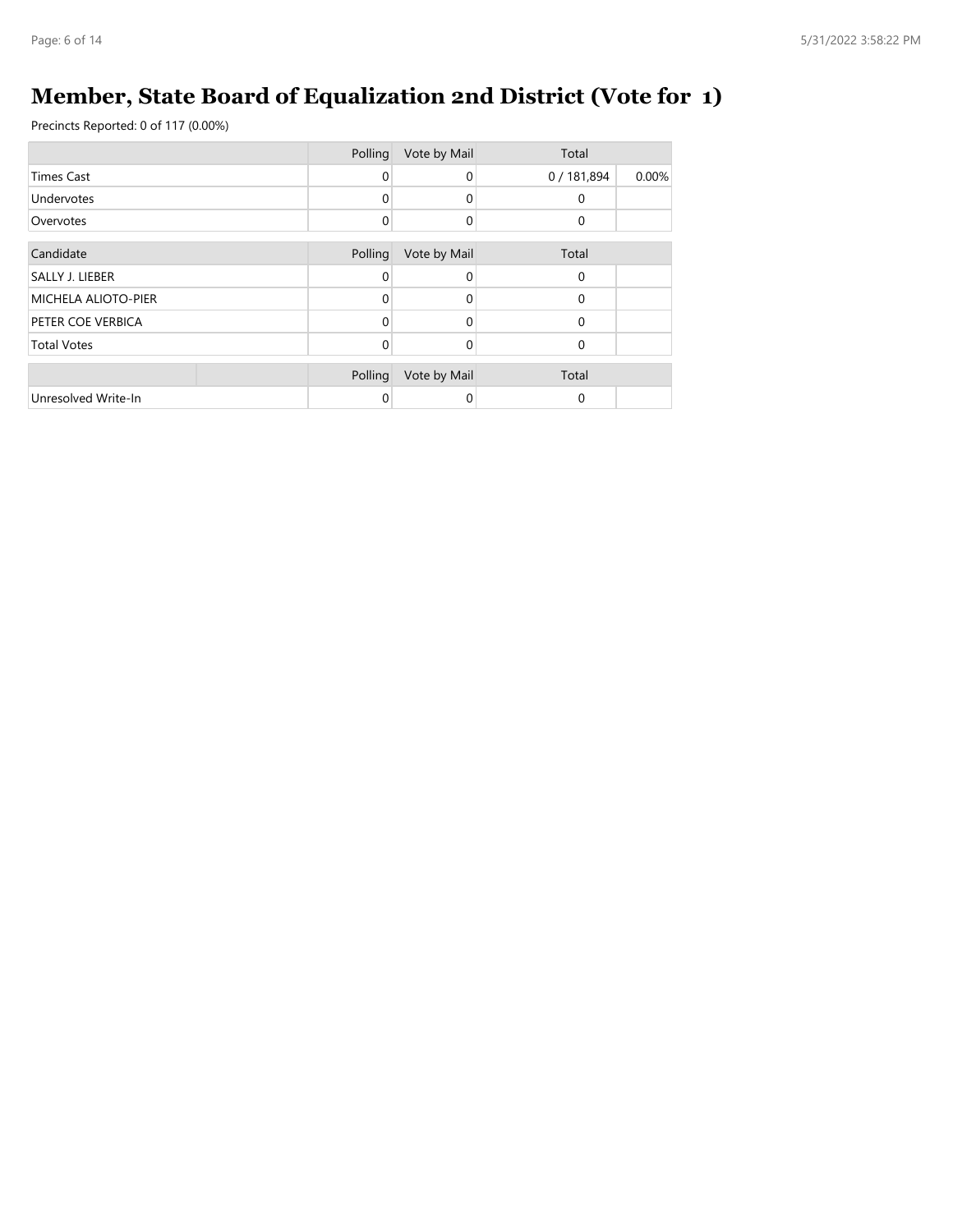# **United States Senator (Full Term) (Vote for 1)**

|                          |          | Polling     | Vote by Mail     | Total       |       |
|--------------------------|----------|-------------|------------------|-------------|-------|
| <b>Times Cast</b>        |          | $\mathbf 0$ | $\mathbf 0$      | 0 / 181,894 | 0.00% |
| Undervotes               |          | $\mathbf 0$ | $\boldsymbol{0}$ | $\mathbf 0$ |       |
| Overvotes                |          | $\mathbf 0$ | $\mathbf 0$      | 0           |       |
| Candidate                |          | Polling     | Vote by Mail     | Total       |       |
| <b>CHUCK SMITH</b>       |          | 0           | 0                | 0           |       |
| JOHN THOMPSON PARKER     |          | 0           | 0                | 0           |       |
| <b>ALEX PADILLA</b>      |          | 0           | 0                | 0           |       |
| <b>ENRIQUE PETRIS</b>    |          | $\mathbf 0$ | 0                | $\mathbf 0$ |       |
| OBAIDUL HUQ PIRJADA      |          | $\mathbf 0$ | $\mathbf 0$      | $\mathbf 0$ |       |
| DOUGLAS HOWARD PIERCE    |          | $\mathbf 0$ | 0                | $\mathbf 0$ |       |
| <b>MYRON L. HALL</b>     |          | $\mathbf 0$ | $\mathbf 0$      | $\mathbf 0$ |       |
| <b>TIMOTHY J URSICH</b>  |          | $\mathbf 0$ | 0                | 0           |       |
| <b>JAMES "HENK" CONN</b> |          | $\mathbf 0$ | 0                | $\mathbf 0$ |       |
| DON J. GRUNDMANN         |          | 0           | 0                | 0           |       |
| <b>ELEANOR GARCIA</b>    |          | 0           | 0                | $\mathbf 0$ |       |
| ROBERT GEORGE LUCERO, JR |          | 0           | 0                | $\mathbf 0$ |       |
| SARAH SUN LIEW           |          | $\mathbf 0$ | 0                | $\mathbf 0$ |       |
| <b>DAPHNE BRADFORD</b>   |          | $\mathbf 0$ | 0                | $\mathbf 0$ |       |
| JAMES P. BRADLEY         |          | 0           | 0                | 0           |       |
| AKINYEMI AGBEDE          |          | $\mathbf 0$ | 0                | $\mathbf 0$ |       |
| <b>JON ELIST</b>         |          | $\mathbf 0$ | $\mathbf 0$      | $\mathbf 0$ |       |
| PAMELA ELIZONDO          |          | $\mathbf 0$ | 0                | $\mathbf 0$ |       |
| DAN O'DOWD               |          | $\mathbf 0$ | $\mathbf 0$      | $\mathbf 0$ |       |
| <b>CORDIE WILLIAMS</b>   |          | $\mathbf 0$ | 0                | $\mathbf 0$ |       |
| DEON D. JENKINS          |          | $\mathbf 0$ | $\mathbf 0$      | $\mathbf 0$ |       |
| CARLOS GUILLERMO TAPIA   |          | $\mathbf 0$ | 0                | 0           |       |
| MARK P. MEUSER           |          | 0           | 0                | $\mathbf 0$ |       |
| <b>Total Votes</b>       |          | 0           | 0                | 0           |       |
|                          |          | Polling     | Vote by Mail     | Total       |       |
| LIJUN (LILY) ZHOU        | WRITE-IN | $\mathbf 0$ | $\boldsymbol{0}$ | $\mathbf 0$ |       |
| <b>IRENE RATLIFF</b>     | WRITE-IN | $\pmb{0}$   | $\pmb{0}$        | $\mathbf 0$ |       |
| MARC ALEXANDER ROTH      | WRITE-IN | $\mathbf 0$ | $\pmb{0}$        | $\mathbf 0$ |       |
| MARK A. RUZON            | WRITE-IN | $\mathbf 0$ | $\mathbf 0$      | $\mathbf 0$ |       |
| Unresolved Write-In      |          | $\mathbf 0$ | $\pmb{0}$        | $\mathbf 0$ |       |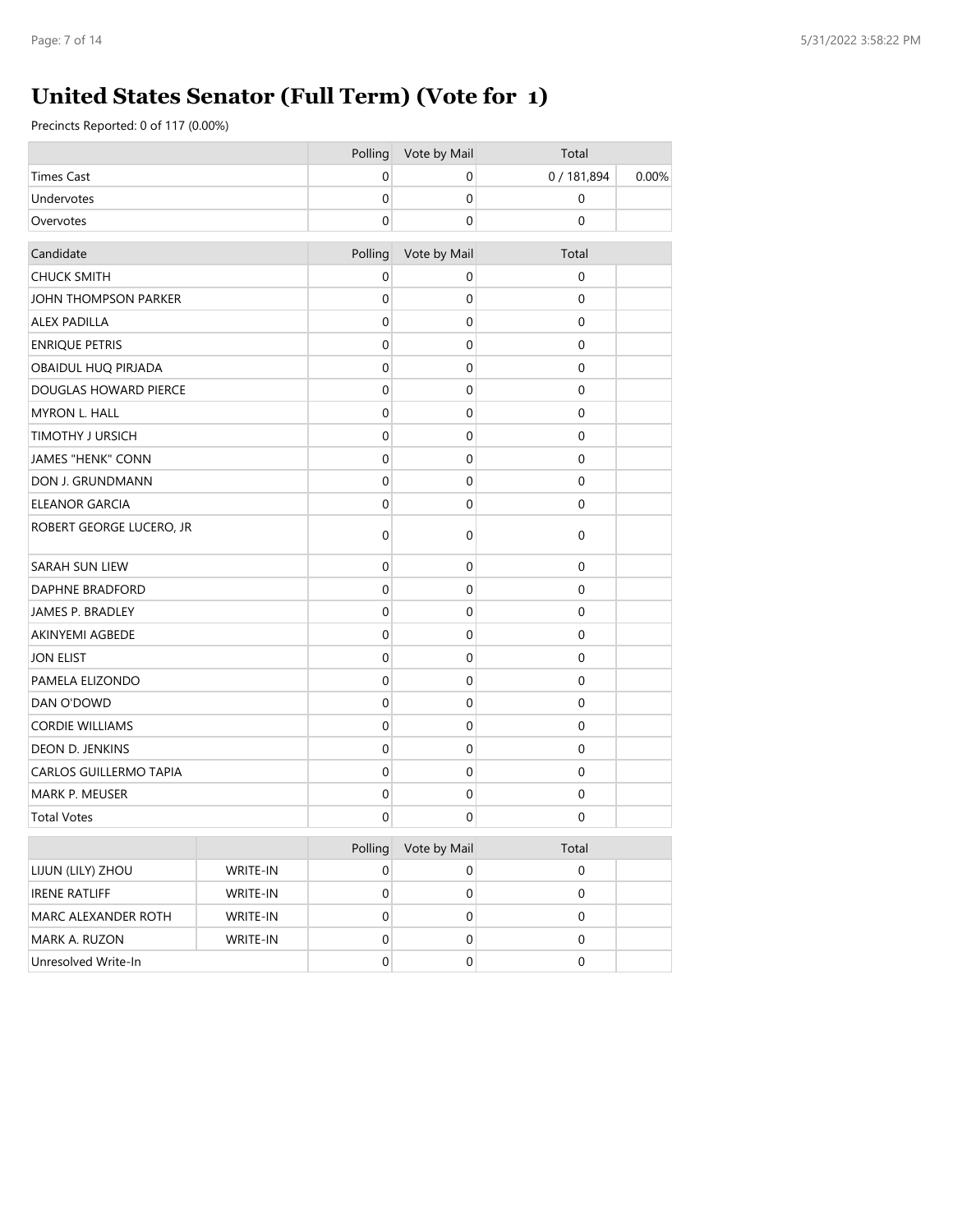## **United States Senator (Partial Term) (Vote for 1)**

Precincts Reported: 0 of 117 (0.00%)

|                        |          | Polling     | Vote by Mail | Total     |       |
|------------------------|----------|-------------|--------------|-----------|-------|
| <b>Times Cast</b>      |          | $\mathbf 0$ | $\mathbf 0$  | 0/181,894 | 0.00% |
| Undervotes             |          | 0           | $\mathbf 0$  | 0         |       |
| Overvotes              |          | 0           | $\mathbf 0$  | $\pmb{0}$ |       |
| Candidate              |          | Polling     | Vote by Mail | Total     |       |
| <b>ALEX PADILLA</b>    |          | 0           | 0            | 0         |       |
| MYRON L. HALL          |          | 0           | $\mathbf 0$  | 0         |       |
| TIMOTHY URSICH JR.     |          | 0           | $\mathbf 0$  | 0         |       |
| <b>DAPHNE BRADFORD</b> |          | 0           | $\mathbf 0$  | 0         |       |
| JAMES P. BRADLEY       |          | 0           | $\mathbf 0$  | 0         |       |
| <b>JON ELIST</b>       |          | 0           | $\mathbf 0$  | 0         |       |
| DAN O'DOWD             |          | 0           | $\mathbf 0$  | 0         |       |
| MARK P. MEUSER         |          | 0           | $\mathbf 0$  | 0         |       |
| <b>Total Votes</b>     |          | 0           | $\mathbf 0$  | 0         |       |
|                        |          | Polling     | Vote by Mail | Total     |       |
| JOHN THOMPSON PARKER   | WRITE-IN | $\Omega$    | $\mathbf 0$  | 0         |       |
| <b>IRENE RATLIFF</b>   | WRITE-IN | $\Omega$    | $\Omega$     | 0         |       |
| Unresolved Write-In    |          | $\mathbf 0$ | $\mathbf 0$  | 0         |       |

## **US Congressional 19th District (Vote for 1)**

|                        | Polling     | Vote by Mail | Total    |       |
|------------------------|-------------|--------------|----------|-------|
| <b>Times Cast</b>      | $\Omega$    | 0            | 0/66,171 | 0.00% |
| Undervotes             | 0           | 0            | 0        |       |
| Overvotes              | $\mathbf 0$ | 0            | 0        |       |
| Candidate              | Polling     | Vote by Mail | Total    |       |
| <b>JIMMY PANETTA</b>   | 0           | 0            | 0        |       |
| <b>JEFF GORMAN</b>     | $\Omega$    | 0            | 0        |       |
| <b>DALILA EPPERSON</b> | $\Omega$    | 0            | 0        |       |
| <b>DOUGLAS DEITCH</b>  | $\Omega$    | 0            | 0        |       |
| <b>Total Votes</b>     | $\Omega$    | 0            | 0        |       |
|                        | Polling     | Vote by Mail | Total    |       |
| Unresolved Write-In    | 0           | 0            | 0        |       |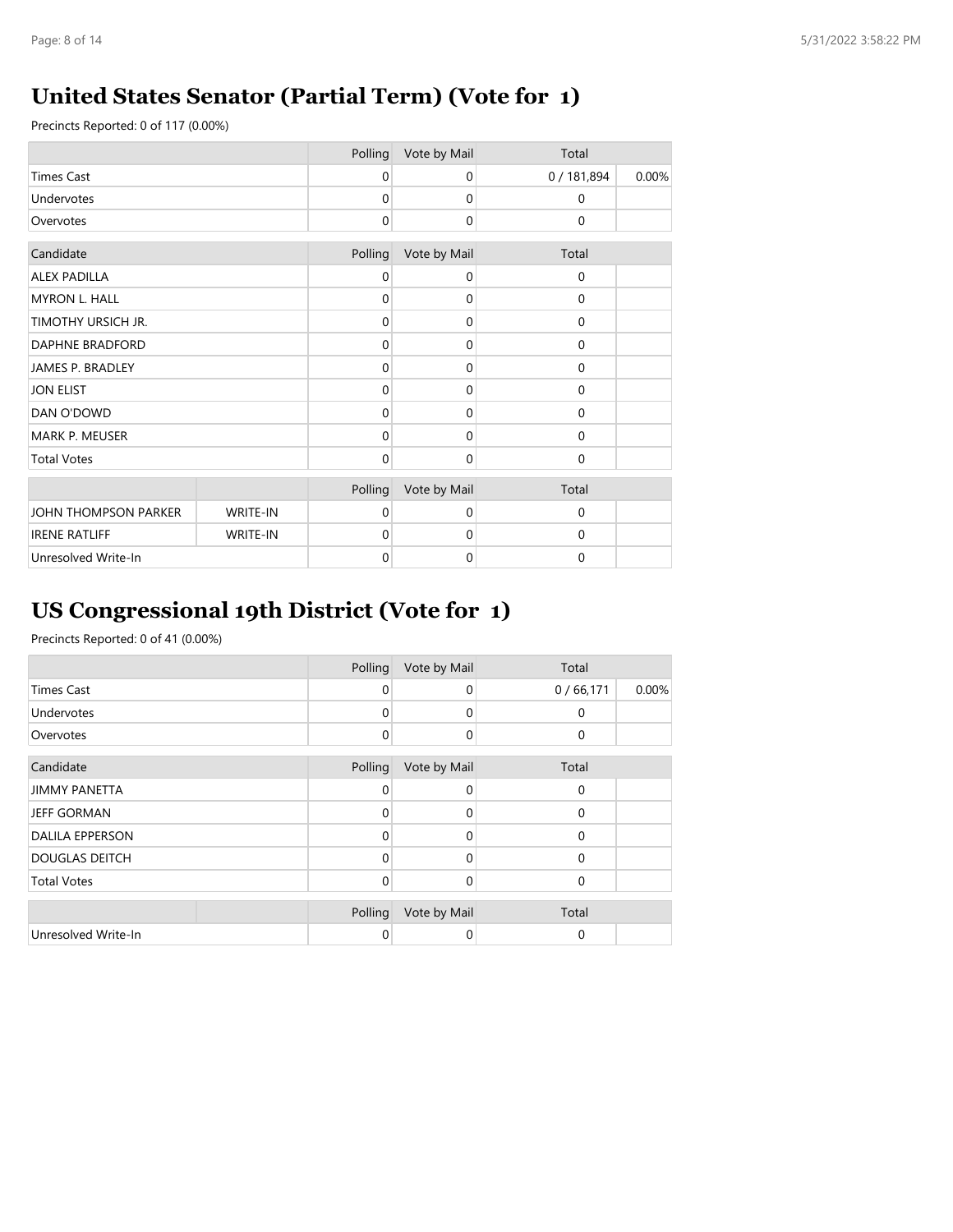#### **US Congressional 24th District (Vote for 1)**

Precincts Reported: 0 of 76 (0.00%)

|                               | Polling | Vote by Mail | Total       |       |
|-------------------------------|---------|--------------|-------------|-------|
| <b>Times Cast</b>             | 0       | $\mathbf 0$  | 0/115,723   | 0.00% |
| Undervotes                    | 0       | $\Omega$     | $\mathbf 0$ |       |
| Overvotes                     | 0       | $\Omega$     | $\mathbf 0$ |       |
|                               |         |              |             |       |
| Candidate                     | Polling | Vote by Mail | Total       |       |
| <b>SALUD CARBAJAL</b>         | 0       | $\Omega$     | $\mathbf 0$ |       |
| <b>JEFF FRANKENFIELD</b>      | 0       | $\Omega$     | $\mathbf 0$ |       |
| <b>BRAD ALLEN</b>             | 0       | $\Omega$     | $\Omega$    |       |
| MICHELE R. WESLANDER<br>QUAID | 0       | $\Omega$     | $\mathbf 0$ |       |
| <b>Total Votes</b>            | 0       | $\Omega$     | $\Omega$    |       |
|                               |         |              |             |       |
|                               | Polling | Vote by Mail | Total       |       |
| Unresolved Write-In           | 0       | 0            | $\Omega$    |       |

## **Member of the State Assembly 30th District (Vote for 1)**

Precincts Reported: 0 of 106 (0.00%)

|                      | Polling     | Vote by Mail | Total     |       |
|----------------------|-------------|--------------|-----------|-------|
| <b>Times Cast</b>    | $\mathbf 0$ | 0            | 0/162,964 | 0.00% |
| <b>Undervotes</b>    | $\Omega$    | 0            | 0         |       |
| Overvotes            | $\mathbf 0$ | 0            | 0         |       |
| Candidate            | Polling     | Vote by Mail | Total     |       |
| JOHN R. DRAKE        | 0           | 0            | 0         |       |
| <b>ZOË G. CARTER</b> | 0           | 0            | 0         |       |
| <b>VICKI NOHRDEN</b> | 0           | 0            | 0         |       |
| <b>JON WIZARD</b>    | 0           | 0            | 0         |       |
| DAWN ADDIS           | $\Omega$    | 0            | 0         |       |
| <b>Total Votes</b>   | 0           | 0            | 0         |       |
|                      | Polling     | Vote by Mail | Total     |       |
| Unresolved Write-In  | 0           | 0            | 0         |       |

#### **Member of the State Assembly 37th District (Vote for 1)**

|                      | Polling  | Vote by Mail | Total    |       |
|----------------------|----------|--------------|----------|-------|
| <b>Times Cast</b>    | 0        | $\mathbf 0$  | 0/18,930 | 0.00% |
| Undervotes           | $\Omega$ | $\Omega$     | 0        |       |
| Overvotes            | $\Omega$ | 0            | 0        |       |
| Candidate            | Polling  | Vote by Mail | Total    |       |
| <b>GREGG HART</b>    | $\Omega$ | $\Omega$     | 0        |       |
| <b>BRUCE WALLACH</b> | $\Omega$ | $\Omega$     | 0        |       |
| <b>MIKE STOKER</b>   | $\Omega$ | 0            | 0        |       |
| <b>Total Votes</b>   | $\Omega$ | $\Omega$     | 0        |       |
|                      | Polling  | Vote by Mail | Total    |       |
| Unresolved Write-In  | 0        | 0            | 0        |       |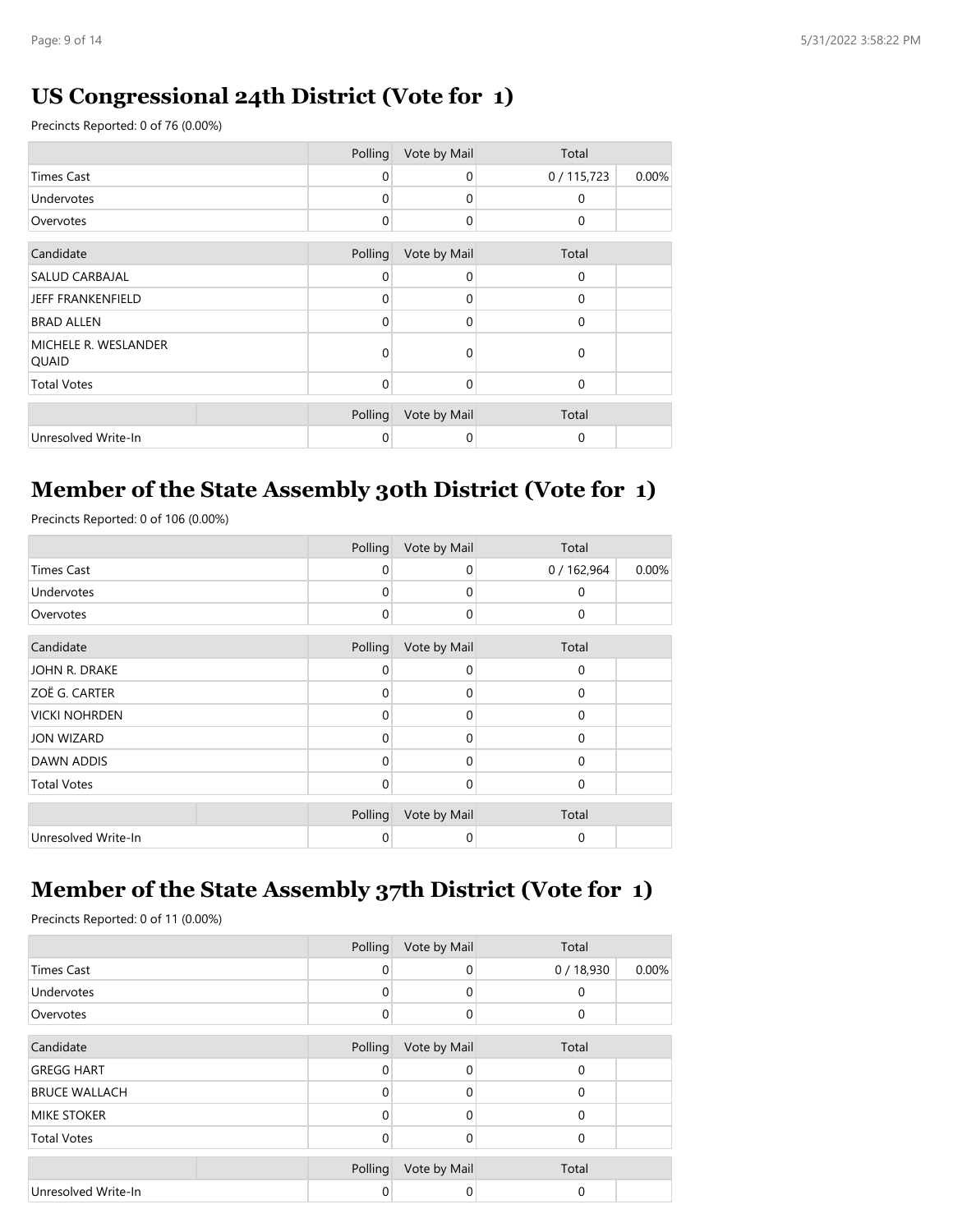#### **Judge of the Superior Court Office #10 (Vote for 1)**

Precincts Reported: 0 of 117 (0.00%)

|                     | Polling  | Vote by Mail | Total     |       |
|---------------------|----------|--------------|-----------|-------|
| <b>Times Cast</b>   | 0        | 0            | 0/181,894 | 0.00% |
| Undervotes          | $\Omega$ | 0            | $\Omega$  |       |
| Overvotes           | $\Omega$ | 0            | $\Omega$  |       |
|                     |          |              |           |       |
| Candidate           | Polling  | Vote by Mail | Total     |       |
| <b>ERIN CHILDS</b>  | 0        |              | 0         |       |
| <b>Total Votes</b>  | O        |              | $\Omega$  |       |
|                     |          |              |           |       |
|                     | Polling  | Vote by Mail | Total     |       |
| Unresolved Write-In | 0        | 0            | 0         |       |

## **Judge of the Superior Court Office #12 (Vote for 1)**

Precincts Reported: 0 of 117 (0.00%)

|                     | Polling     | Vote by Mail | Total     |       |
|---------------------|-------------|--------------|-----------|-------|
| <b>Times Cast</b>   | 0           | $\Omega$     | 0/181,894 | 0.00% |
| Undervotes          | 0           | 0            | $\Omega$  |       |
| Overvotes           | $\mathbf 0$ | $\Omega$     | $\Omega$  |       |
|                     |             |              |           |       |
| Candidate           | Polling     | Vote by Mail | Total     |       |
| PAUL M. PHILLIPS    | 0           | 0            | $\Omega$  |       |
| <b>MIKE FRYE</b>    | 0           | $\Omega$     | $\Omega$  |       |
| <b>Total Votes</b>  | $\Omega$    | $\Omega$     | $\Omega$  |       |
|                     | Polling     | Vote by Mail | Total     |       |
| Unresolved Write-In | 0           | 0            | 0         |       |

#### **Superintendent of Public Instruction (Vote for 1)**

|                       | Polling      | Vote by Mail | Total       |       |
|-----------------------|--------------|--------------|-------------|-------|
| <b>Times Cast</b>     | 0            | 0            | 0/181,894   | 0.00% |
| Undervotes            | 0            | 0            | 0           |       |
| Overvotes             | $\mathbf 0$  | 0            | 0           |       |
| Candidate             | Polling      | Vote by Mail | Total       |       |
| LANCE RAY CHRISTENSEN | 0            | 0            | 0           |       |
| JOSEPH GUY CAMPBELL   | $\mathbf 0$  | 0            | $\mathbf 0$ |       |
| <b>JIM GIBSON</b>     | $\Omega$     | 0            | 0           |       |
| AINYE E. LONG         | $\Omega$     | 0            | $\mathbf 0$ |       |
| <b>MARCO AMARAL</b>   | $\Omega$     | 0            | 0           |       |
| <b>GEORGE YANG</b>    | $\Omega$     | 0            | 0           |       |
| TONY K. THURMOND      | $\Omega$     | 0            | 0           |       |
| <b>Total Votes</b>    | $\mathbf{0}$ | 0            | 0           |       |
|                       | Polling      | Vote by Mail | Total       |       |
| Unresolved Write-In   | 0            | 0            | 0           |       |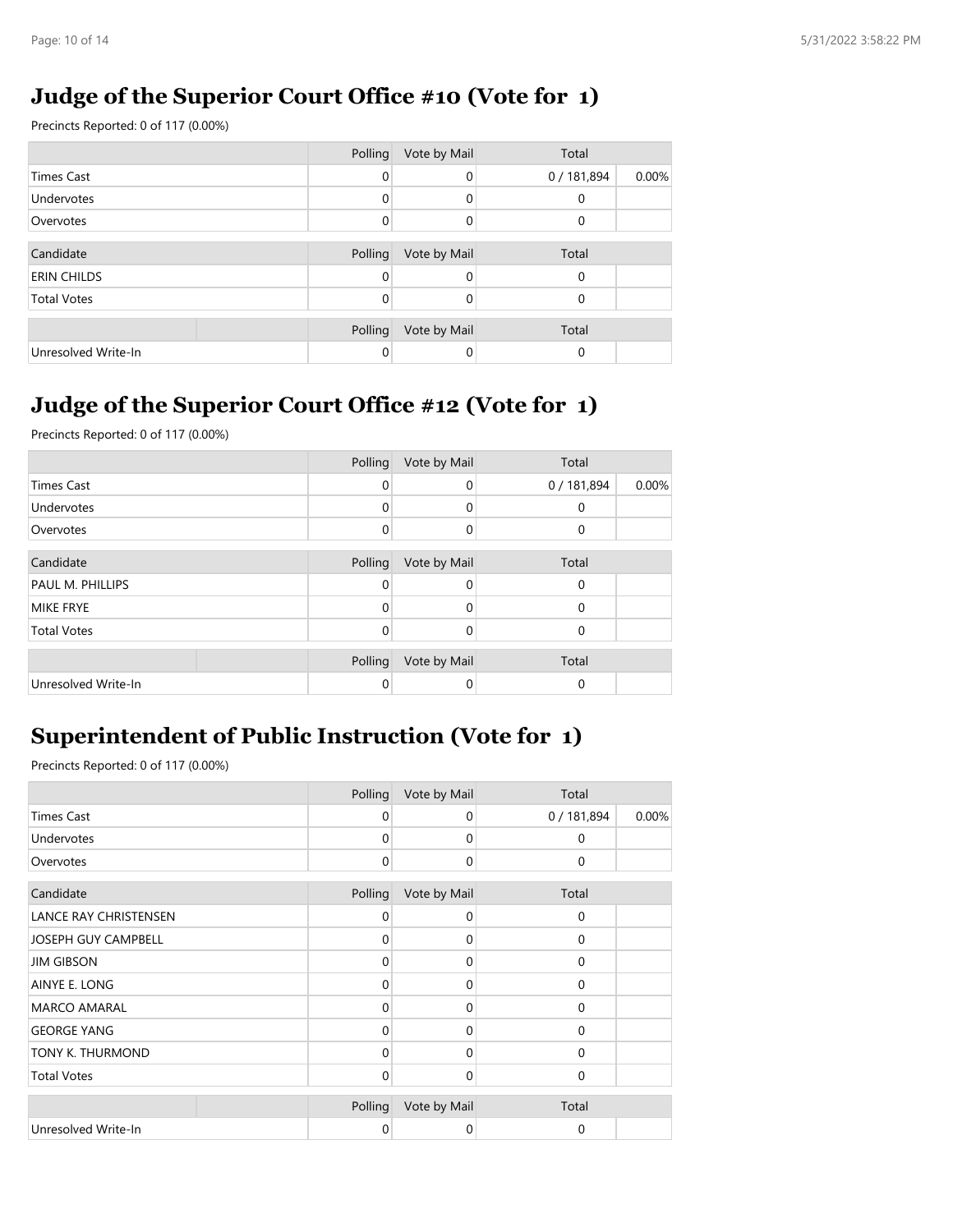#### **County Superintendent of Schools (Vote for 1)**

Precincts Reported: 0 of 117 (0.00%)

|                      | Polling  | Vote by Mail | Total     |       |
|----------------------|----------|--------------|-----------|-------|
| Times Cast           | 0        | $\Omega$     | 0/181,894 | 0.00% |
| Undervotes           | 0        | $\Omega$     | 0         |       |
| Overvotes            | $\Omega$ | 0            | $\Omega$  |       |
|                      |          |              |           |       |
| Candidate            | Polling  | Vote by Mail | Total     |       |
| <b>JAMES BRESCIA</b> | 0        | 0            | 0         |       |
| <b>Total Votes</b>   | $\Omega$ | $\Omega$     | $\Omega$  |       |
|                      |          |              |           |       |
|                      | Polling  | Vote by Mail | Total     |       |
| Unresolved Write-In  | 0        | 0            | 0         |       |

## **County Supervisor, 2nd District (Vote for 1)**

Precincts Reported: 0 of 23 (0.00%)

|                       | Polling     | Vote by Mail | Total       |       |
|-----------------------|-------------|--------------|-------------|-------|
| <b>Times Cast</b>     | $\Omega$    | 0            | 0/36,806    | 0.00% |
| Undervotes            | 0           | 0            | $\Omega$    |       |
| Overvotes             | $\mathbf 0$ | 0            | $\mathbf 0$ |       |
| Candidate             | Polling     | Vote by Mail | Total       |       |
| <b>BRUCE GIBSON</b>   | $\Omega$    | $\Omega$     | $\Omega$    |       |
| <b>GEOFF AUSLEN</b>   | $\Omega$    | $\Omega$     | $\Omega$    |       |
| <b>JOHN WHITWORTH</b> | $\Omega$    | $\Omega$     | $\Omega$    |       |
| <b>BRUCE JONES</b>    | $\Omega$    | $\Omega$     | $\Omega$    |       |
| <b>Total Votes</b>    | $\mathbf 0$ | 0            | $\Omega$    |       |
|                       | Polling     | Vote by Mail | Total       |       |
| Unresolved Write-In   | 0           | 0            | 0           |       |

## **County Supervisor, 3rd District (Partial Term, 2010 Boundary) (Vote for 1)**

|                           | Polling | Vote by Mail | Total       |       |
|---------------------------|---------|--------------|-------------|-------|
| Times Cast                | 0       | $\mathbf 0$  | 0/38,543    | 0.00% |
| Undervotes                | 0       | $\mathbf 0$  | 0           |       |
| Overvotes                 | 0       | $\mathbf 0$  | $\mathbf 0$ |       |
| Candidate                 | Polling | Vote by Mail | Total       |       |
| <b>ARNOLD RUIZ</b>        | O       | $\mathbf 0$  | 0           |       |
| <b>STACY A. KORSGADEN</b> | O       | $\Omega$     | $\Omega$    |       |
| DAWN ORTIZ-LEGG           | 0       | $\Omega$     | $\Omega$    |       |
| <b>Total Votes</b>        | 0       | $\mathbf 0$  | 0           |       |
|                           | Polling | Vote by Mail | Total       |       |
| Unresolved Write-In       | 0       | $\mathbf 0$  | 0           |       |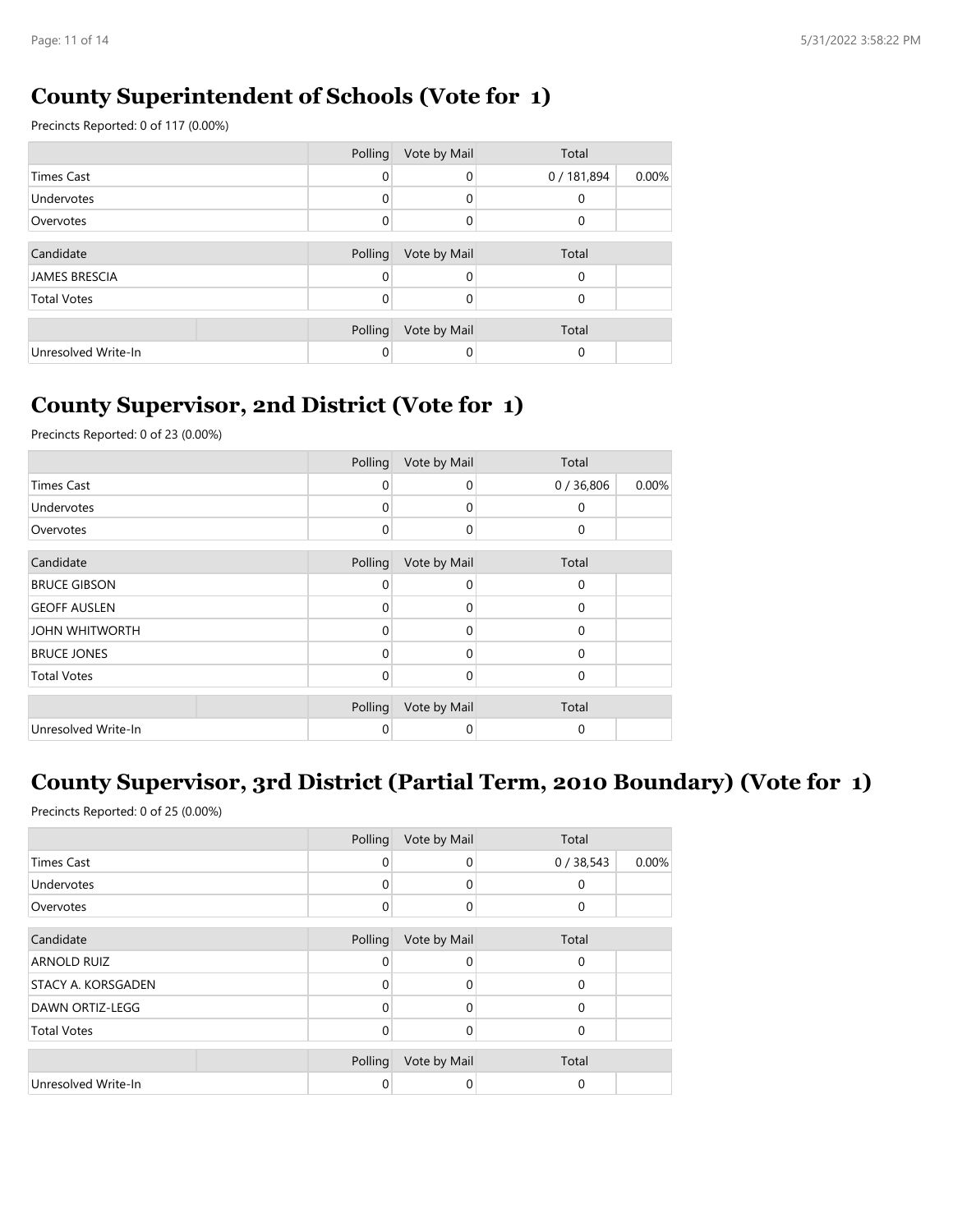### **County Supervisor, 4th District (Vote for 1)**

Precincts Reported: 0 of 29 (0.00%)

|                       | Polling | Vote by Mail | Total    |       |
|-----------------------|---------|--------------|----------|-------|
| <b>Times Cast</b>     | 0       | $\Omega$     | 0/40,057 | 0.00% |
| <b>Undervotes</b>     | 0       | $\Omega$     | 0        |       |
| Overvotes             | 0       | $\Omega$     | 0        |       |
|                       |         |              |          |       |
| Candidate             | Polling | Vote by Mail | Total    |       |
| <b>JIMMY PAULDING</b> | 0       | $\Omega$     | $\Omega$ |       |
| LYNN COMPTON          | 0       | $\Omega$     | $\Omega$ |       |
| <b>Total Votes</b>    | 0       | $\Omega$     | $\Omega$ |       |
|                       |         |              |          |       |
|                       | Polling | Vote by Mail | Total    |       |
| Unresolved Write-In   | 0       | 0            | 0        |       |

#### **Assessor (Vote for 1)**

Precincts Reported: 0 of 117 (0.00%)

|                      | Polling  | Vote by Mail | Total     |       |
|----------------------|----------|--------------|-----------|-------|
| <b>Times Cast</b>    | 0        | 0            | 0/181,894 | 0.00% |
| Undervotes           | 0        | 0            | 0         |       |
| Overvotes            | $\Omega$ | 0            | 0         |       |
|                      |          |              |           |       |
| Candidate            | Polling  | Vote by Mail | Total     |       |
| TOM J. BORDONARO JR. | 0        |              | 0         |       |
| <b>Total Votes</b>   | O        | Ω            | 0         |       |
|                      | Polling  | Vote by Mail | Total     |       |
| Unresolved Write-In  | 0        | 0            | 0         |       |

## **ACTTCPA (Vote for 1)**

|                          | Polling  | Vote by Mail | Total     |       |
|--------------------------|----------|--------------|-----------|-------|
| <b>Times Cast</b>        | $\Omega$ | $\Omega$     | 0/181,894 | 0.00% |
| Undervotes               | 0        | $\Omega$     | 0         |       |
| Overvotes                | 0        | $\Omega$     | $\Omega$  |       |
|                          |          |              |           |       |
| Candidate                | Polling  | Vote by Mail | Total     |       |
| <b>JAMES W. HAMILTON</b> | 0        | 0            | $\Omega$  |       |
| <b>Total Votes</b>       | $\Omega$ | 0            | 0         |       |
|                          |          |              |           |       |
|                          | Polling  | Vote by Mail | Total     |       |
| Unresolved Write-In      | 0        | 0            | $\Omega$  |       |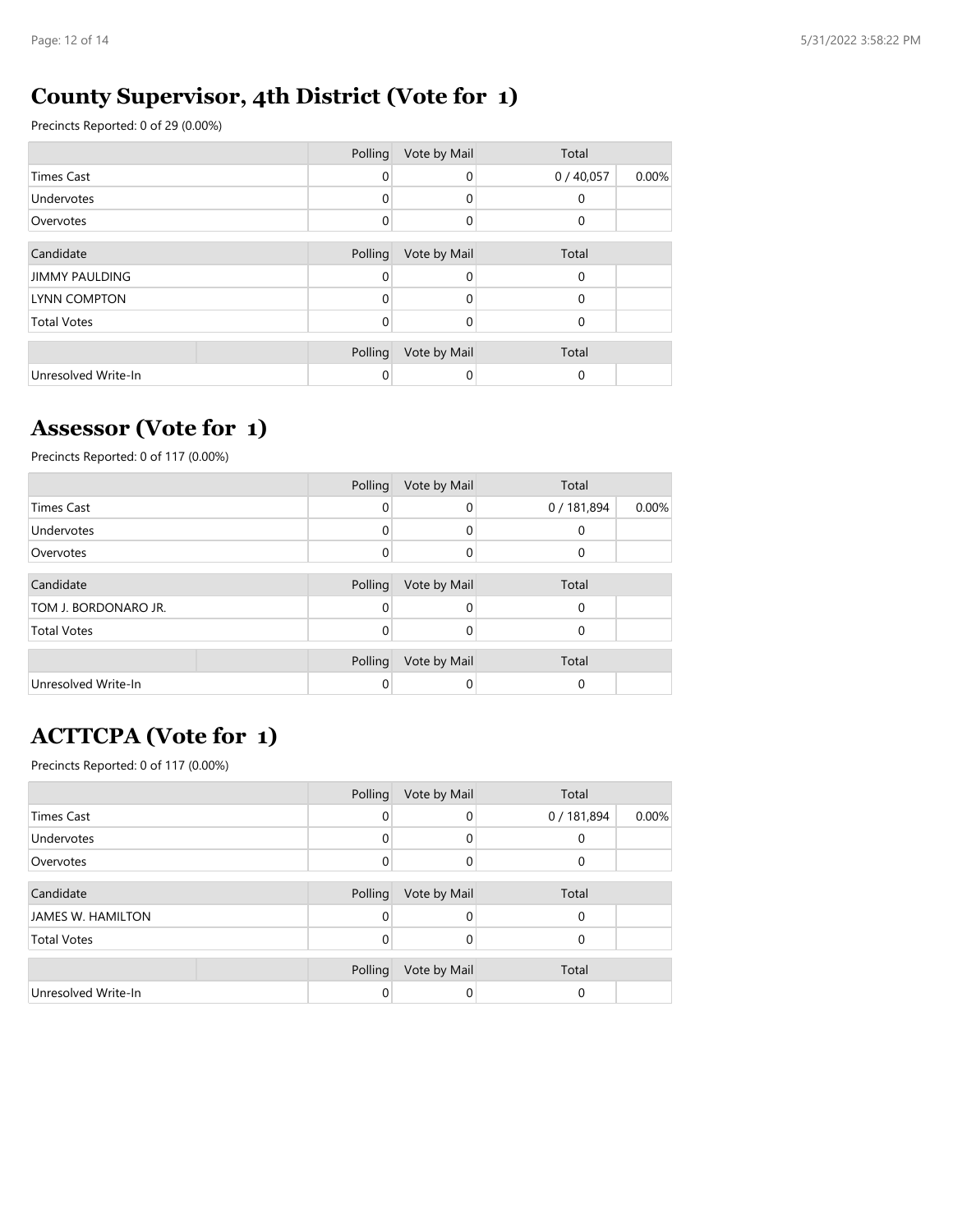#### **County Clerk-Recorder (Vote for 1)**

Precincts Reported: 0 of 117 (0.00%)

|                                        | Polling  | Vote by Mail | Total       |       |
|----------------------------------------|----------|--------------|-------------|-------|
| <b>Times Cast</b>                      | $\Omega$ | $\Omega$     | 0/181,894   | 0.00% |
| Undervotes                             | 0        | $\Omega$     | $\Omega$    |       |
| Overvotes                              | $\Omega$ | $\Omega$     | 0           |       |
| Candidate                              | Polling  | Vote by Mail | Total       |       |
| <b>ELAINA CANO</b>                     | 0        | $\Omega$     | $\mathbf 0$ |       |
| JAMES ARTHUR BAUGH                     | 0        | $\Omega$     | $\mathbf 0$ |       |
| STEWART DAVID (STEW)<br><b>JENKINS</b> | 0        | $\Omega$     | $\mathbf 0$ |       |
| <b>Total Votes</b>                     | $\Omega$ | $\Omega$     | $\Omega$    |       |
|                                        | Polling  | Vote by Mail | Total       |       |
| Unresolved Write-In                    | 0        | $\Omega$     | 0           |       |

#### **District Attorney (Vote for 1)**

Precincts Reported: 0 of 117 (0.00%)

|                     | Polling  | Vote by Mail | Total     |       |
|---------------------|----------|--------------|-----------|-------|
| <b>Times Cast</b>   | 0        | 0            | 0/181,894 | 0.00% |
| Undervotes          | $\Omega$ | 0            | 0         |       |
| Overvotes           | $\Omega$ | 0            | 0         |       |
|                     |          |              |           |       |
| Candidate           | Polling  | Vote by Mail | Total     |       |
| <b>DAN DOW</b>      | $\Omega$ | 0            | 0         |       |
| <b>Total Votes</b>  | 0        | 0            | 0         |       |
|                     |          |              |           |       |
|                     | Polling  | Vote by Mail | Total     |       |
| Unresolved Write-In |          | 0            | 0         |       |

### **Sheriff-Coroner (Vote for 1)**

|                     | Polling  | Vote by Mail | Total     |       |
|---------------------|----------|--------------|-----------|-------|
| <b>Times Cast</b>   | $\Omega$ | 0            | 0/181,894 | 0.00% |
| Undervotes          | $\Omega$ | 0            | 0         |       |
| Overvotes           | $\Omega$ | 0            | 0         |       |
|                     |          |              |           |       |
| Candidate           | Polling  | Vote by Mail | Total     |       |
| IAN S. PARKINSON    | $\Omega$ | 0            | 0         |       |
| <b>Total Votes</b>  | 0        | 0            | 0         |       |
|                     | Polling  | Vote by Mail | Total     |       |
| Unresolved Write-In | 0        | 0            | 0         |       |